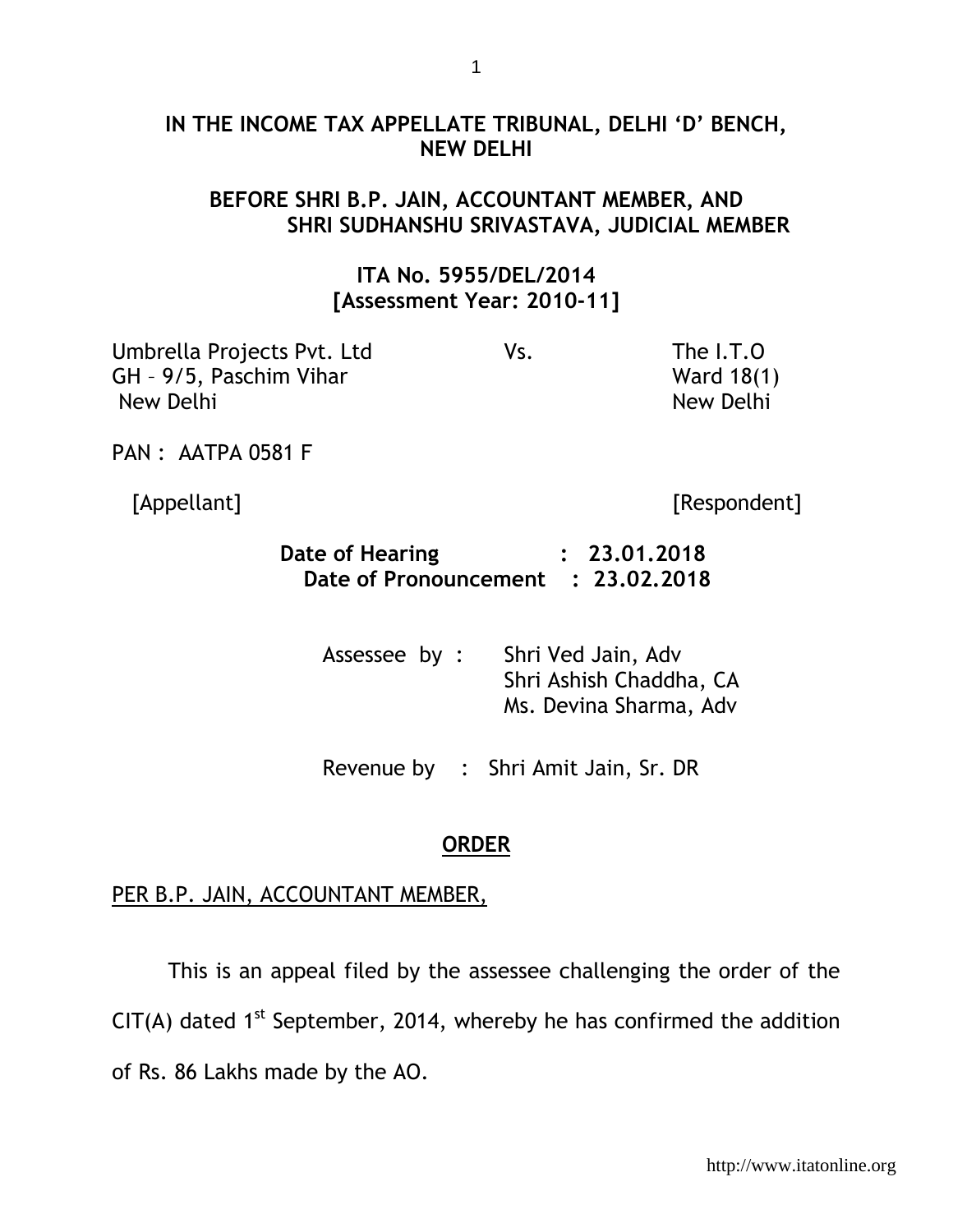2. Briefly stated, the facts of the case are that the assessee filed its return of income for the assessment year under consideration on 29<sup>th</sup> September, 2009. During the course of scrutiny proceedings, the AO asked the assessee to file details in respect of the share capital of Rs. 3,26,00,000/- raised during the year. The assessee submitted the details thereof along with evidences. The AO not being satisfied with the reply and evidences submitted by the assessee, added a sum of Rs. 86 Lakh being the share capital received from 4 shareholders during the year. Aggrieved by the order of the AO, the assessee filed an appeal before the  $CIT(A)$  and made various submissions. The  $CIT(A)$  not being satisfied with the explanation and evidences of the assessee confirmed the addition made by the AO.

3. Aggrieved by the order of the  $CIT(A)$ , the assessee is in appeal before us and has raised the following grounds of appeal:

- *"1. On the facts and circumstances of the case, the order passed by the learned Commissioner of Income Tax (Appeals) [CIT(A)] is bad both in the eye of law and on facts.*
- *2(i) On the facts and circumstances of the case, learned CIT(A) has erred both on facts and in law in confirming the addition of Rs. 86,00,000/- made by AO on account of share application money.*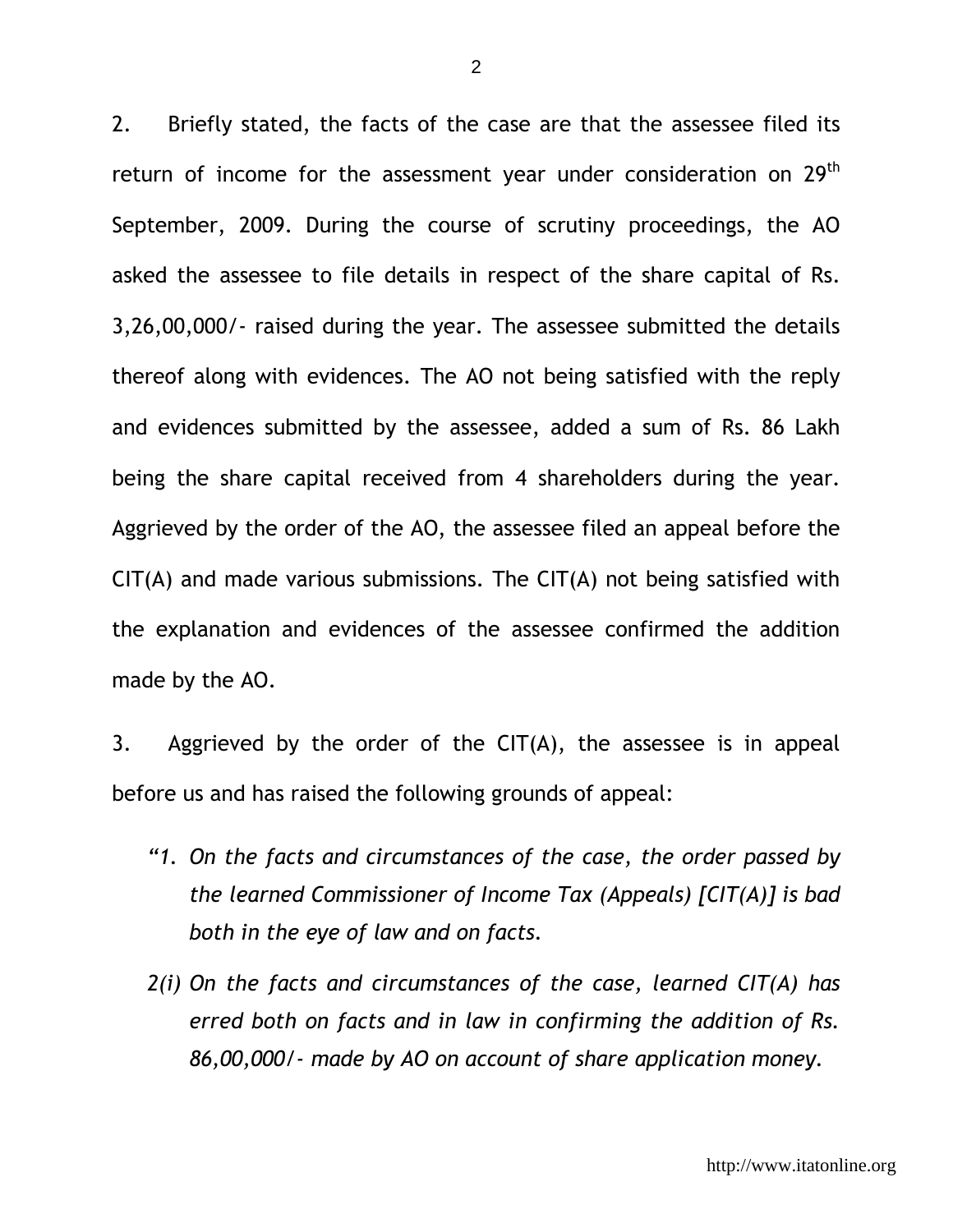- *3. On the facts and circumstances of the case, learned CIT(A) has erred both on facts and in law in confirming the addition made by the AO rejecting the explanation and evidences brought on record to prove the identity and creditworthiness of the shareholder and genuineness of the transaction.*
- *4. On the facts and circumstances of the case, learned CIT(A) has erred both on facts and in law in confirming the addition despite the fact that the AO has not been able to bring on record any mistake on discrepancy in the evidences & explanation given by the assessee.*
- *5. On the facts and circumstances of the case, learned CIT(A) has erred both on facts and in law in confirming the said addition disregarding the settled legal position that the notices to shareholders having been served the AO had to bring the investigation to a logical end, as such no addition can be made on this count.*
- *5(i) On the facts and circumstances of the case, learned CIT(A) has erred both on facts and in law in confirming the addition ignoring the fact that the AO has given a wrong finding that the shareholders have not filed reply to his notice u/s 133(6) , the replies having been filed twice.*
- *6. The Appellant craves leave to add, amend or alter any of the grounds of appeal."*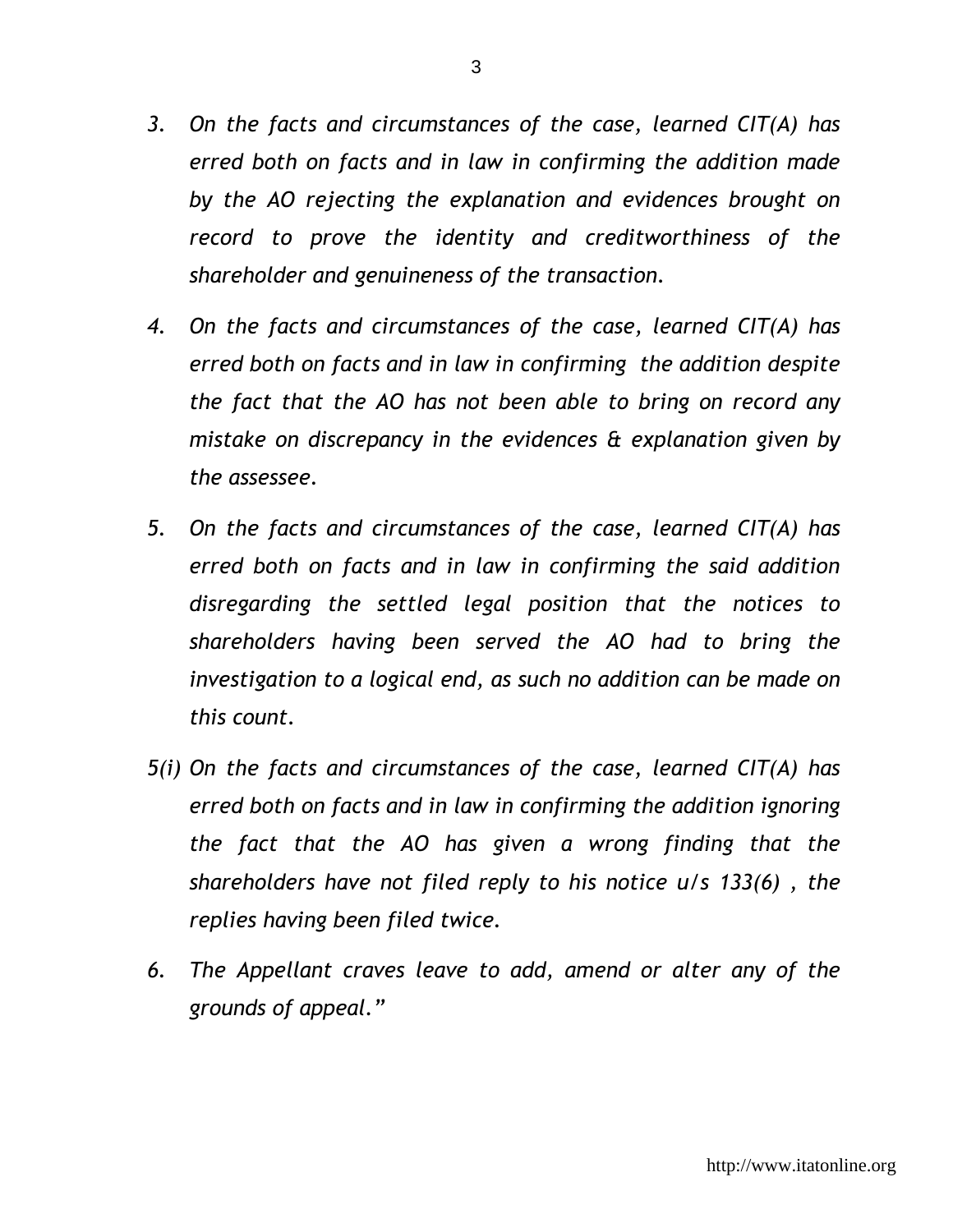4. On going through the above grounds, we note that the only issue in this appeal is the addition of Rs. 86,00,000/- on account of share capital received from 4 shareholders of the assessee company. It was submitted by the Ld. AR that during the year the assessee has raised share capital of Rs. 3,26,00,000/- from 19 shareholders. The assessee has submitted complete details in respect of each of the person who has subscribed to the share capital of the company. The details included name, address, PAN, etc. The assessee also submitted supporting evidences in respect of each of the shareholder which included confirmation, copies of bank statements of each of the shareholder, copy of share application form, copy of income tax return, copy of audited balance sheet and profit and loss account. The AO made an independent enquiry in respect of each of these shareholders. The AO issued notices under Section 133(6) to each of these shareholders. The AO also got reply. As per the assessment order, the AO has alleged that he did not get any reply from 4 shareholders who have subscribed the share capital to the extent of Rs. 86 lakhs. The AO on  $19<sup>th</sup>$  March, 2013 asked the assessee to produce these shareholders on 25<sup>th</sup> March, 2013. The assessee requested the AO for adjournment of two days only to produce these 4 shareholders. The AO however did not agree with

4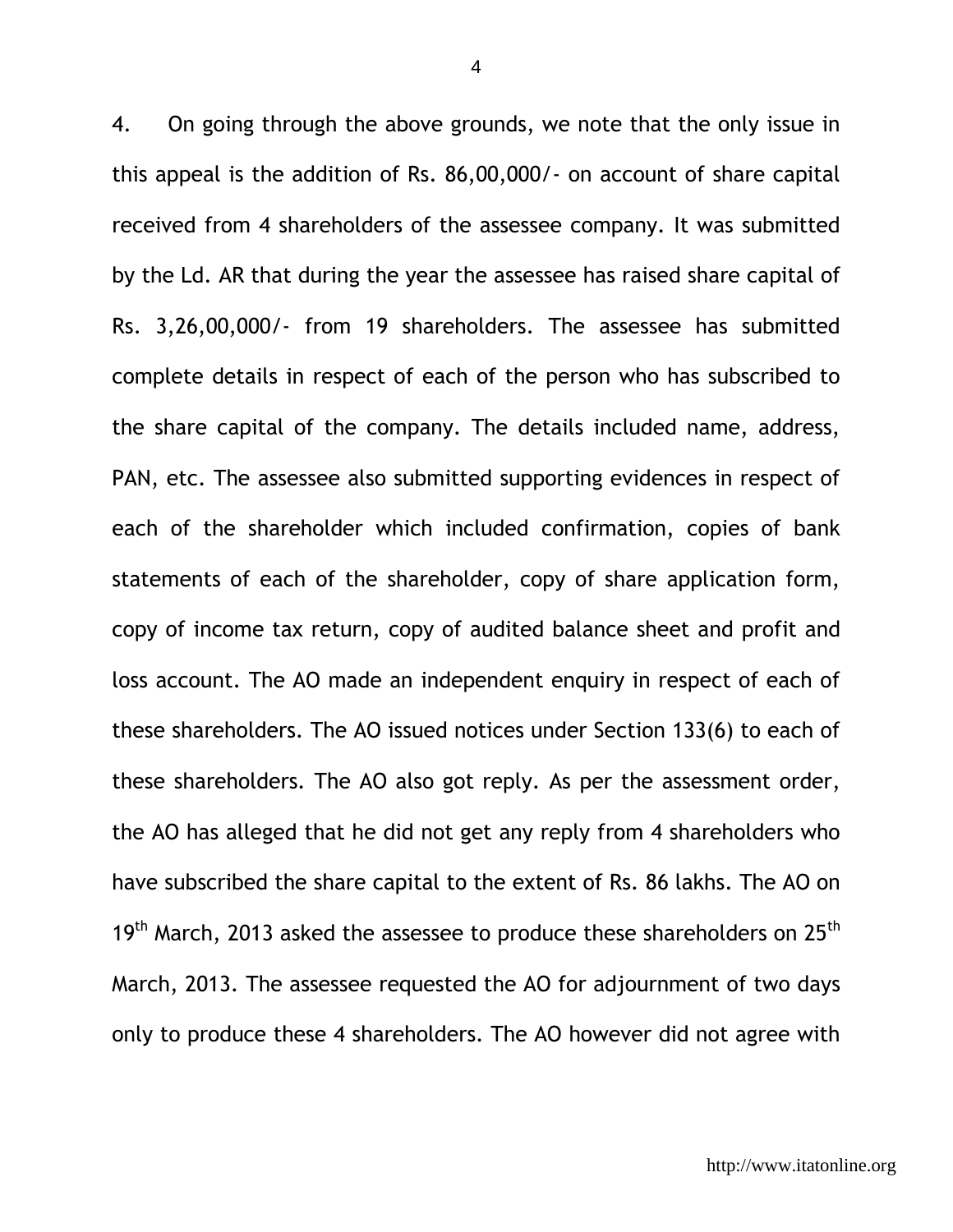the request of the assessee and made the addition of Rs. 86 lakhs being the share capital received from the following 4 shareholders:

1. M/s Attractive Finlease Ltd. Rs. 30,00,000/- 2. M/s Euro Asia Mercantile (p) Ltd. Rs. 20,00,000/- 3. M/s Shalini Holdings Ltd. Rs. 30,00,000/-4. M/s Stranger Hotels (P) Ltd. Rs. 6,00,000/-

5. It was pointed out by the Ld. AR that there is no adverse comment by the AO in the assessment order other than the allegation that replies have not been received from 4 shareholders which has led to this addition. It was contended by the Ld. AR that firstly, this allegation of the AO that he did not receive the reply from the above 4 shareholders is not correct. In this regard, the Ld. AR in support of this contention invited attention to PB. Pg. 109, which is the reply along with evidences in response to notice under Section 133(6), sent by Euro Asia Mercantile Pvt. Ltd. dated 11<sup>th</sup> February, 2013 addressed to the AO. Attention was also invited to PB. Pg. 122, which is a reply dated  $11<sup>th</sup>$  February, 2013 submitted by the Shalini Holdings Ltd. to the AO in response to notice under Section 133(6) received by it from the AO. The Ld. AO also invited attention to PB. Pg. 141 which is a reply submitted to the AO by the Stranger Hotels Pvt. Ltd. and PB. Pg. 145, which is a reply submitted by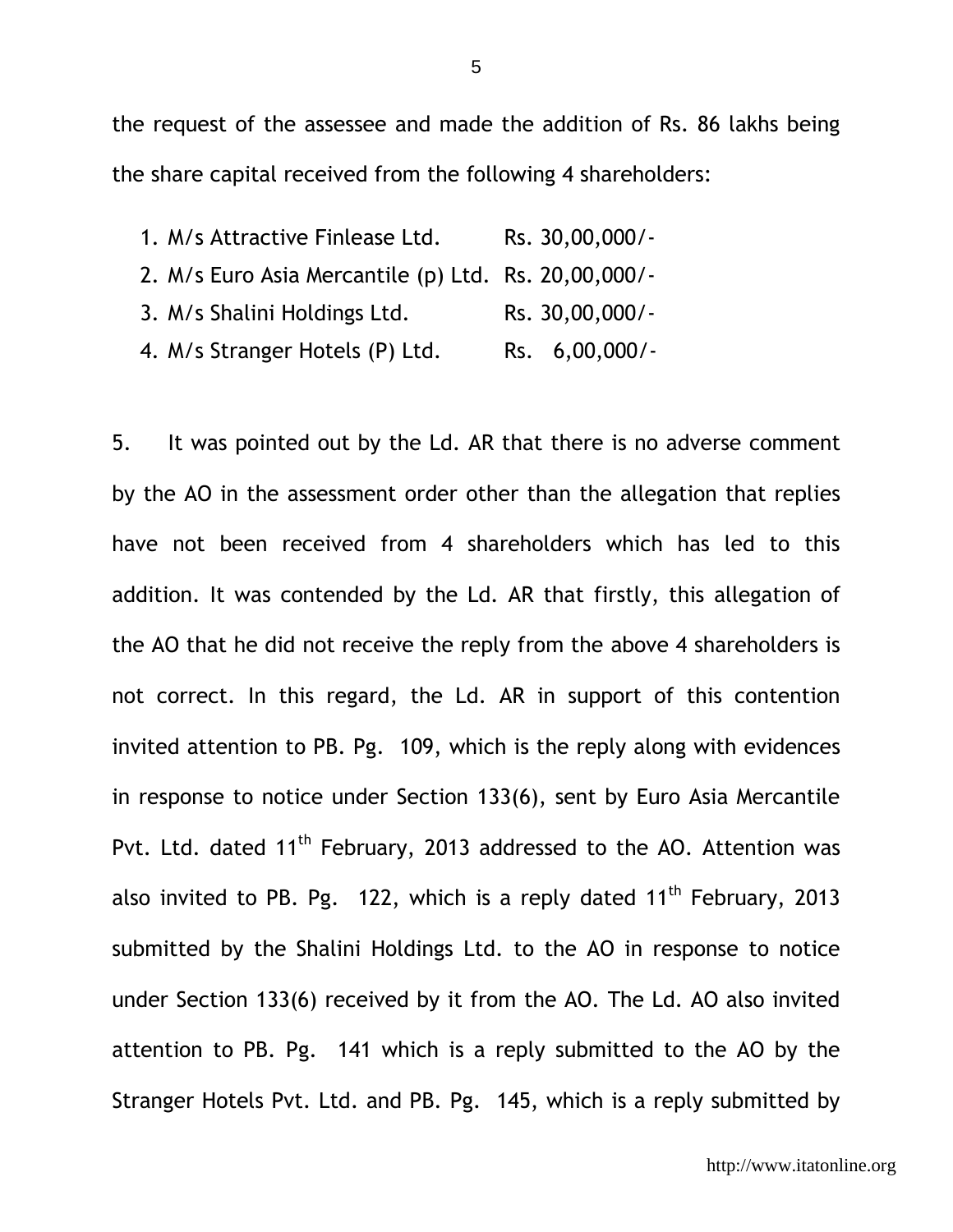Attractive Finlease Ltd. It was further submitted that on being brought to its notice that replies have not been received in respect of these four shareholders, the shareholders thereafter have again sent the replies along with necessary evidences. The additions have been made merely on the basis of reply not being received from these 4 shareholders. It is not a case where the notices have come back unserved or the persons are not available at the address given by the assessee company. To support the above facts, the Ld. AR invited attention to the assessment order where there is no allegation or any material regarding these shareholders. The Ld. AO has simply made the addition as the case was getting time barred. It was submitted that non-receipt of reply in response to notice under Section 133(6) per se cannot be a ground for drawing adverse inference against assessee when the assessee has submitted sufficient evidences in respect of the credit appearing in its books of accounts. In support of this contention, the Ld. AR placed reliance on the judgment of Hon'ble Supreme Court in the case of CIT vs. Orissa Corporation 159 ITR 78 (SC). It was further submitted by the Ld. AR that this is a case of a normal scrutiny assessment and not a case of a reopening of assessment on the basis of any allegation of accommodation entry.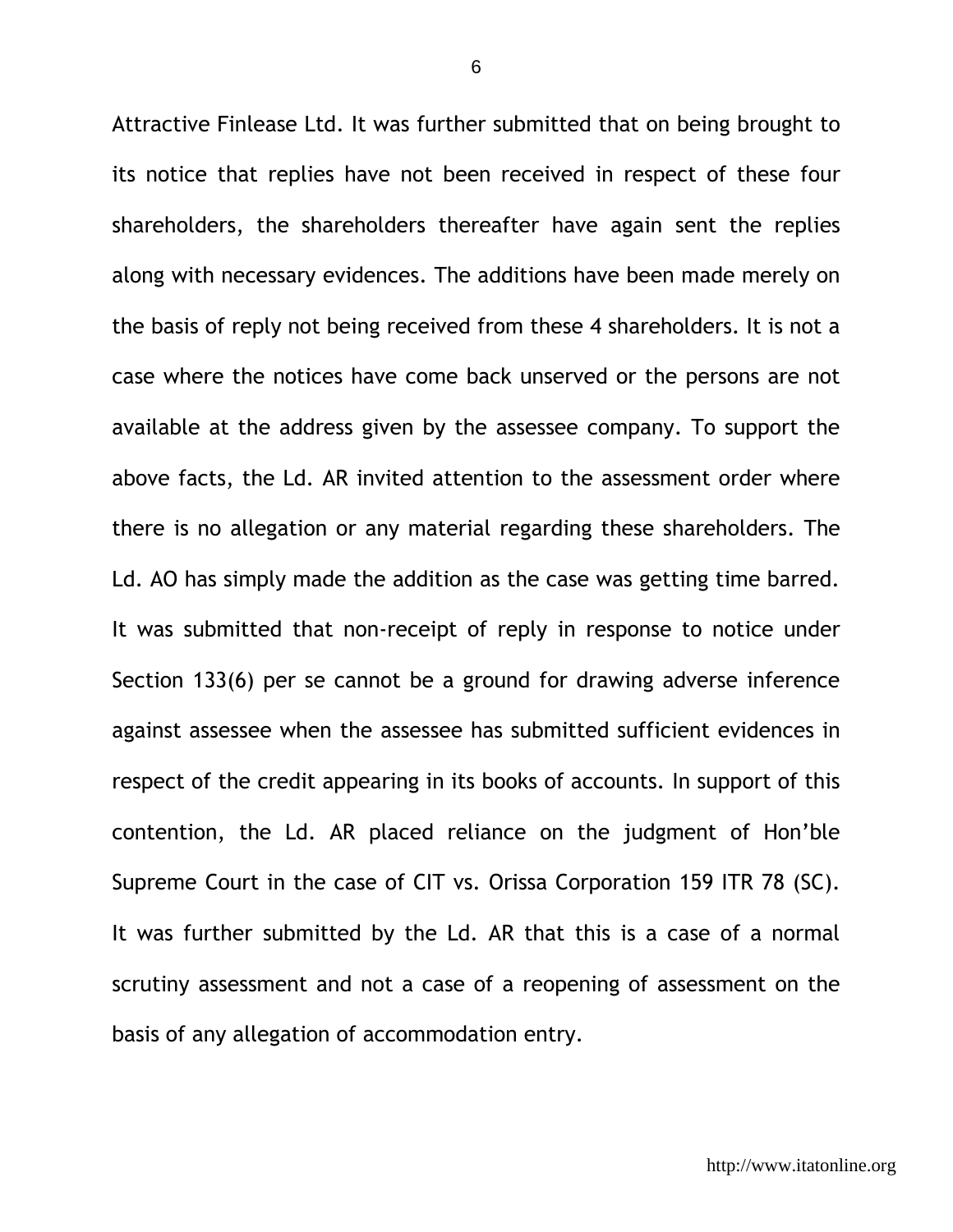6. The Ld. AR contended that the  $CIT(A)$  has confirmed the addition by indulging into surmises and raising doubts without appreciating the evidences on record. The CIT(A) has made allegation which are not borne out on the record. It was contended that addition cannot be sustained on the basis of doubt as doubt howsoever strong can never take place of the proof as held by the Supreme Court in the case of Umacharan Shaw & Bros vs. CIT 37 ITR 271 (SC). It was further contended that the reliance placed by the CIT(A) on the judgment of the Supreme Court in the case of McDowell & Company Ltd. vs. CTO 154 ITR 148 (SC) and CIT vs. Durga Prasad More 82 ITR 540 (SC) and Kerala High Court Judgment in the case of ITO vs. Diza Holdings Pvt. Ltd. 120 Taxmann 539 (Kerala), is not correct as these judgments have been delivered on entirely different facts. In the present case, it is clear from the facts that there is no allegation of any accommodation entry, nor there is any adverse statement of any entry operator about the share capital received by the assessee company from these 4 shareholders. Further, nothing adverse has been brought on record by the AO nor by the CIT(A).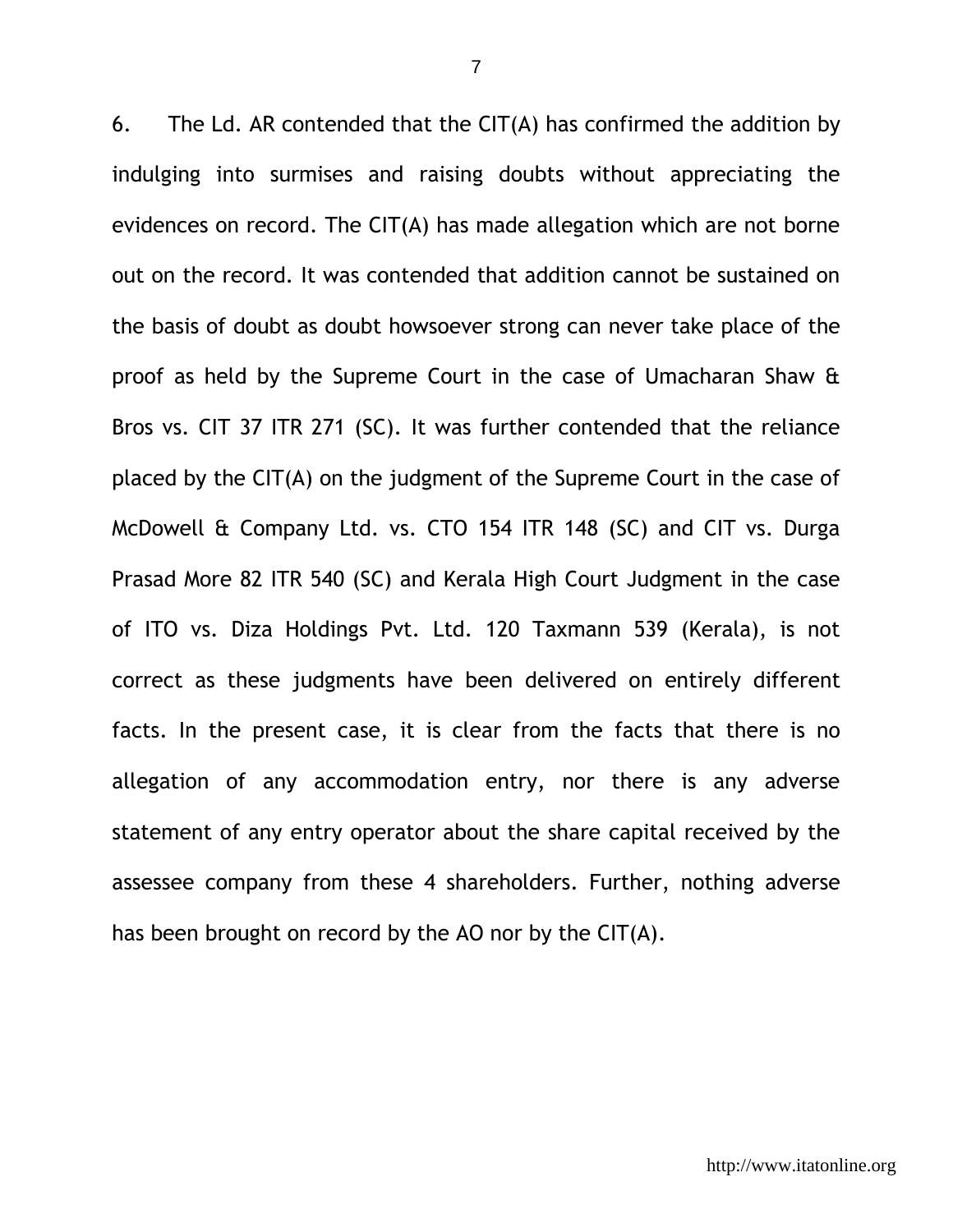7. The Ld. AR invited attention to PB. Pg. 65 to 145, which are the evidences in the form of confirmation, acknowledgement of income tax return, share application form, bank statement and audited balance sheet of each of the 4 shareholders to substantiate that it has discharged its onus under Section 68 in respect of these 4 shareholders. The Ld. AR also referred to the bank statement to demonstrate that there is no cash deposits in the bank account. The Ld. AR also invited attention to the balance sheet of each of these companies to demonstrate that the net worth of each of these shareholders was substantial. The Ld. AR submitted that having discharged its onus fully about identity, creditworthiness and genuineness, the CIT(A) has gone wrong in confirming the addition made by the AO. The Ld. AR further placed reliance on the following judgments in support of its contention:

- CIT vs. Lovely Exports Pvt. Ltd. [2009] 319 ITR 5
- CIT vs. Orissa Corporation Pvt. Ltd. [1986] 159 ITR 78
- CIT vs. Laxman Industrial Resources Pvt. Ltd. [2017] 397 ITR 106
- CIT vs. Rakam Money Matters Pvt. Ltd. ITA No. 778 of 2015
- CIT vs. Divine Leasing and Finance Ltd. General Exports and Credits Ltd. [2008] 299 ITR 268
- CIT vs. Orchid Industries Pvt. Ltd. [2017] 397 ITR 136

8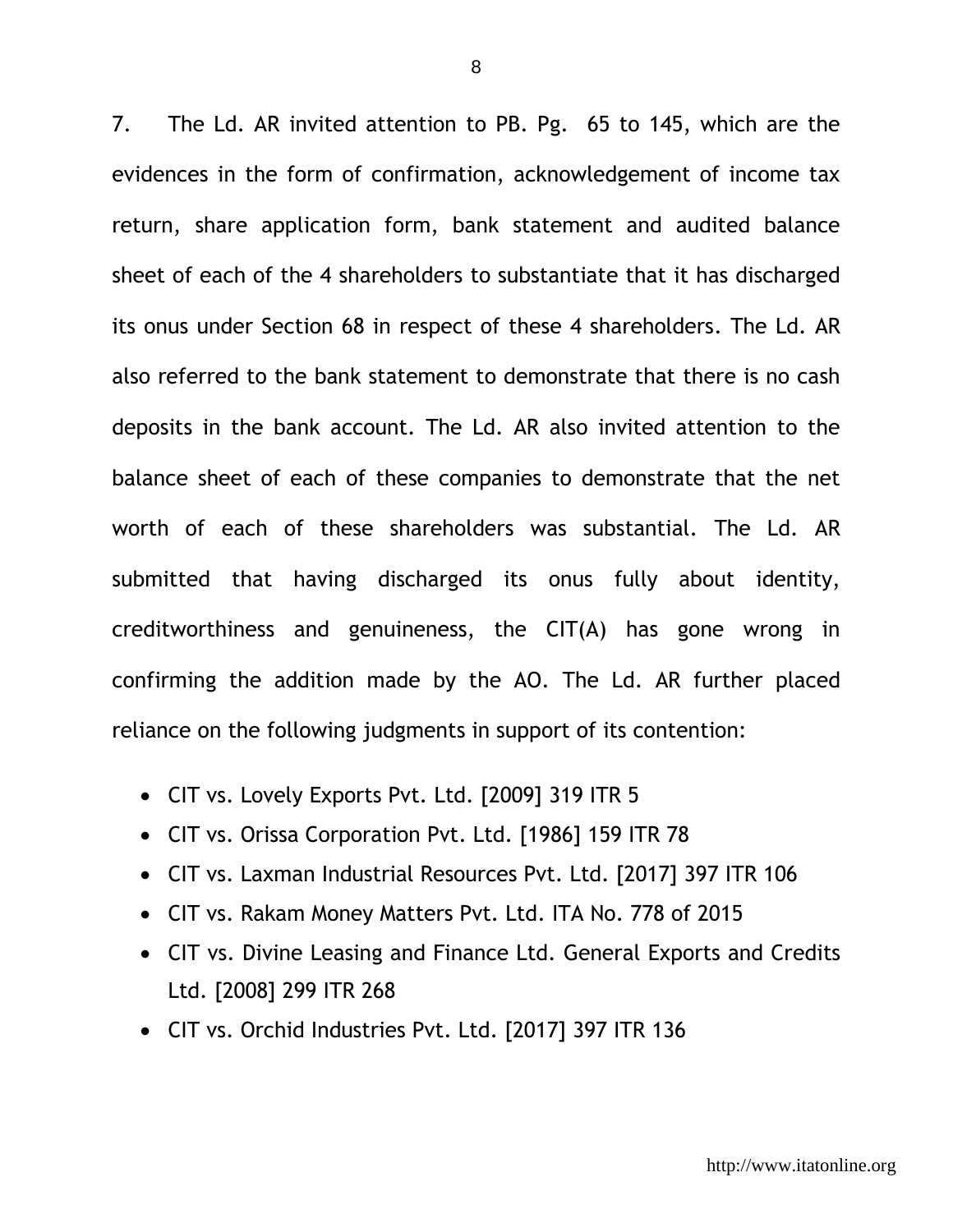8. Per contra, the Ld. DR placed reliance on the order passed by the authorities below. It was submitted that AO was justified in drawing adverse inference against the assessee. Further, the CIT(A) has examined the issue and rightly confirmed the addition made by the AO. The Ld. DR placed reliance on the following judgments in support of its contention:

- CIT vs. Nipun Builders & Developers (P) Ltd. 350 ITR 407.
- CIT vs. Nova Promoters & Finlease (P) Ltd. 342 ITR 169.
- CIT vs. Ultra Modern Exports (P) Ltd. (40 taxmann.com 458, 220 Taxmann 165).
- CIT vs. N R Portfolio Pvt. Ltd. [2013] 29 taxmann.com 291(Delhi) / 214 Taxman 408 (Delhi) / 263 CTR 456 (Delhi).

9. We have heard the arguments and perused the orders passed by the authorities below and the Paper Book. The only issue in this appeal is the addition of Rs. 86 Lakhs in respect of the share capital received by the assessee company during the year. As per the facts on record, the assessee company has received total share capital of Rs. 3,26,00,000/ from 19 shareholders. The AO has called for the details from the assessee and has also made independent enquiry by issue of notice under Section 133(6). The AO was apparently satisfied in respect of the 15 shareholders from whom the assessee has received share capital of Rs. 2,40,00,000/-.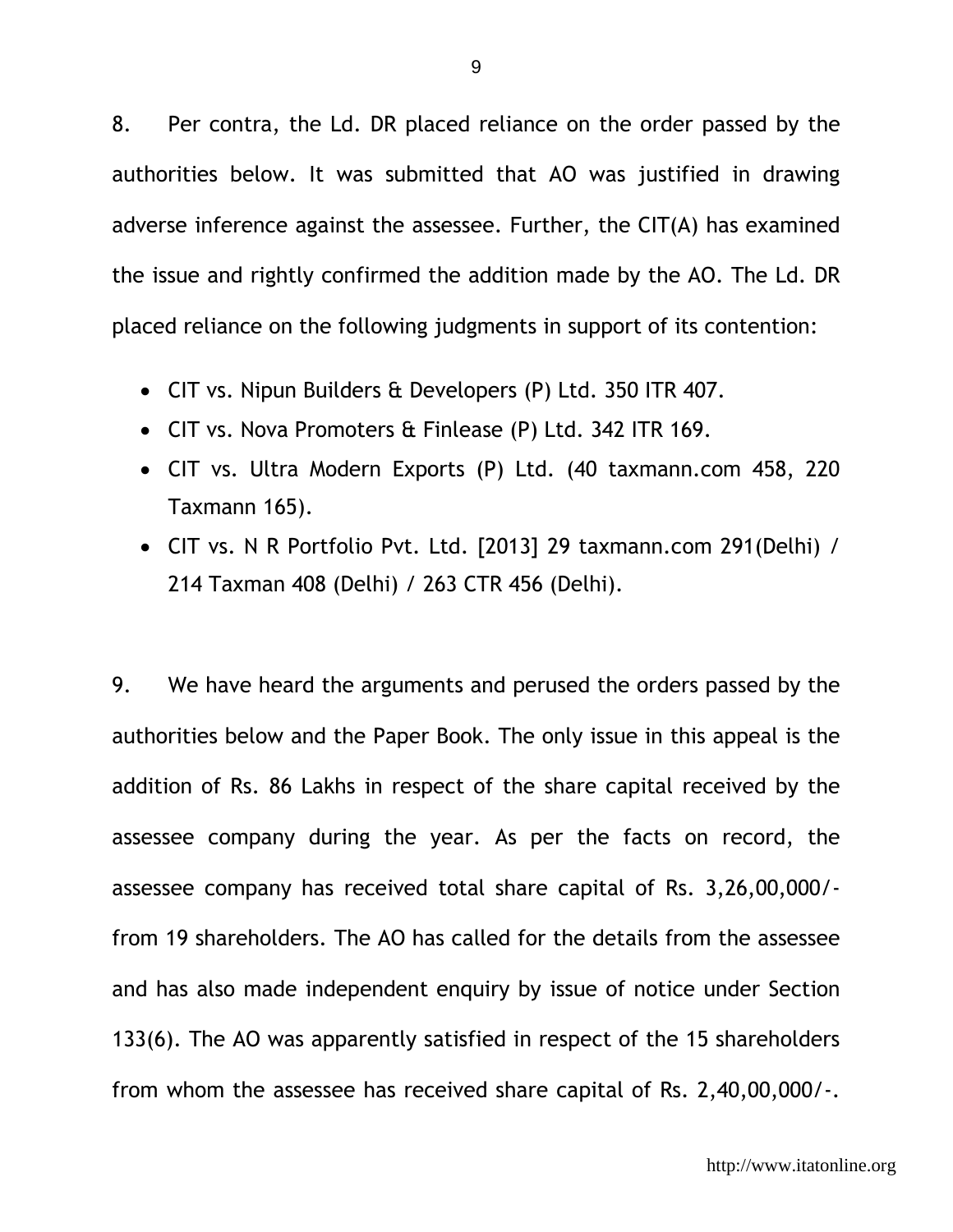The AO however drew adverse inference in respect of 4 shareholders as stated in the assessment order as according to him, he did not receive replies from these 4 shareholders. Thus, the only reason for which the AO drew adverse inference was non-receipt of replies from these 4 shareholders. The AO has not pointed out any other adverse feature or material in the assessment order. There is no allegation in the assessment order of any accommodation entry or any statement by any person regarding genuineness of the share capital received by the assessee company from these 4 shareholders. Ongoing through the paper book, we note that assessee has submitted complete details in respect of each of these 4 shareholders to substantiate the identity, creditworthiness and genuineness. During the course of the hearing before us with the assistance of the Ld. AR and the Ld. DR, we have gone through each of these documents.

(i) The assessee company has received a sum of Rs. 30,00,000/ from Attractive Finlease Ltd. This amount has been paid by this company from its bank account no. 224011618 with Axis bank on 28<sup>th</sup> May, 2009. Ongoing through the bank statements at PB. Pg. 92-94, we note that there is no cash deposit. This company has total net worth of Rs. 105.05 Crore as per the audited balance sheet on record. This company is also being assessed to Income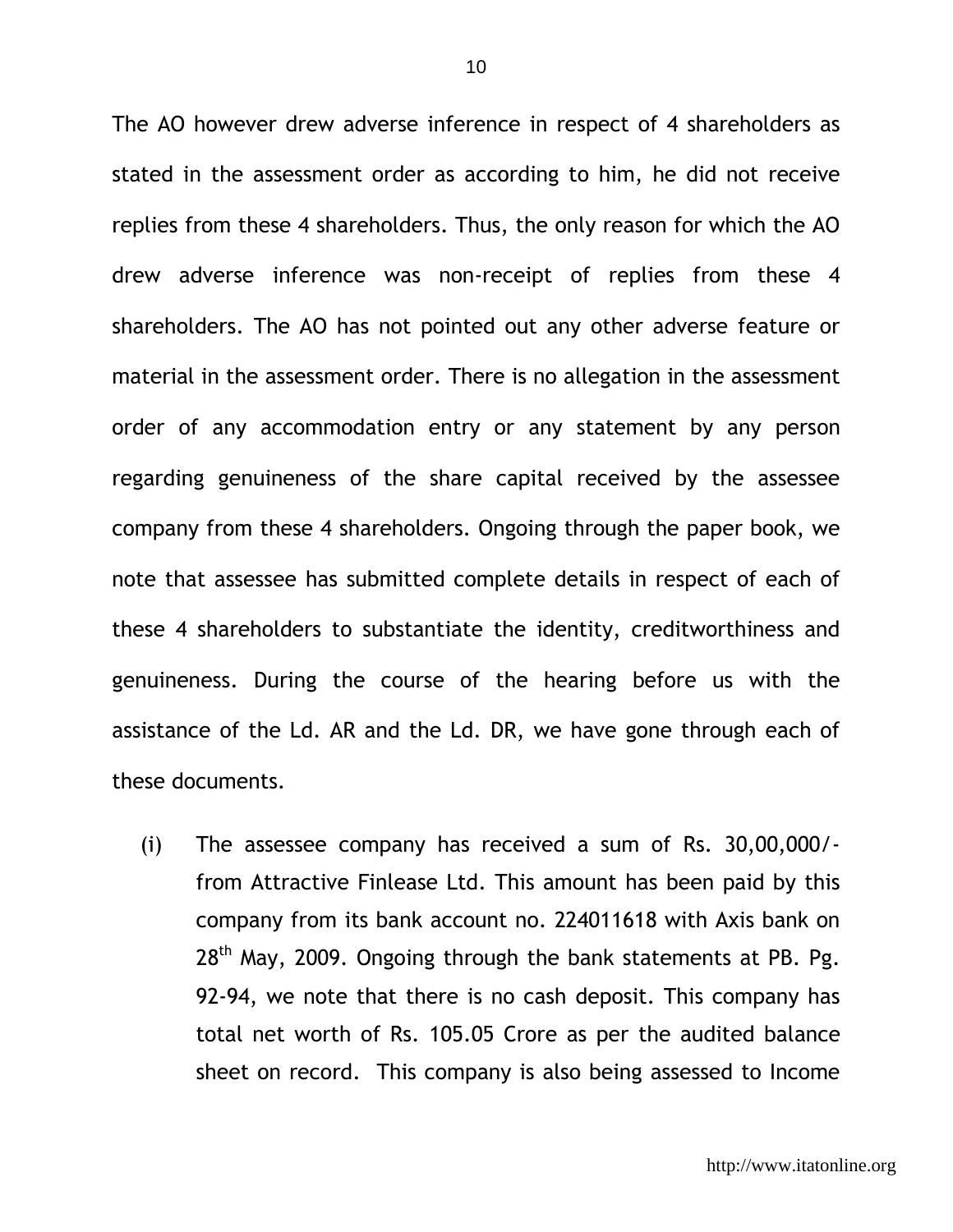Tax as per the ITR on record with ITO Company Ward 1(1) Delhi with PAN AAGCA3662F.

- (ii) The assessee company has received Rs. 20 Lakh from Euro Asia Mercantile Pvt. Ltd. As per the bank statement placed at PB. Pg. 106-107, this amount has been paid on  $28<sup>th</sup>$  July, 2009 and there is no cash deposit in the bank account. This company has a substantial net worth of Rs. 48.11 Crore as per its audited balance sheet on record. It is being assessed to income tax with Income Tax Officer Ward 11(2) New Delhi at PAN No. AABCE7522P.
- (iii) The assessee company has received Rs. 30 Lakh from M/s Shalini Holdings Ltd. This amount has been paid from its current bank account placed at PB. Pg. 120. This company has also got substantial net worth of Rs. 124.87 Crore as per the audited balance sheet on record. This company is also being assessed to Income Tax as per the ITR on record with ITO Company Ward 8(1) Delhi with PAN AAACS0913M.
- (iv) The company has received Rs. 6,00,000/- from Stranger Hotes Pvt. Ltd. This amount has been paid from its bank account placed at PB. Pg. 139. We have perused the same and note that there is no cash deposit in this bank account. We have also perused the audited balance sheet placed on record, it is seen that this company was having a net worth of Rs. 1.91 Crore. This company is also being assessed to Income Tax as per the ITR on record with ITO Company Ward 9(2) Delhi with PAN AALCS1218C.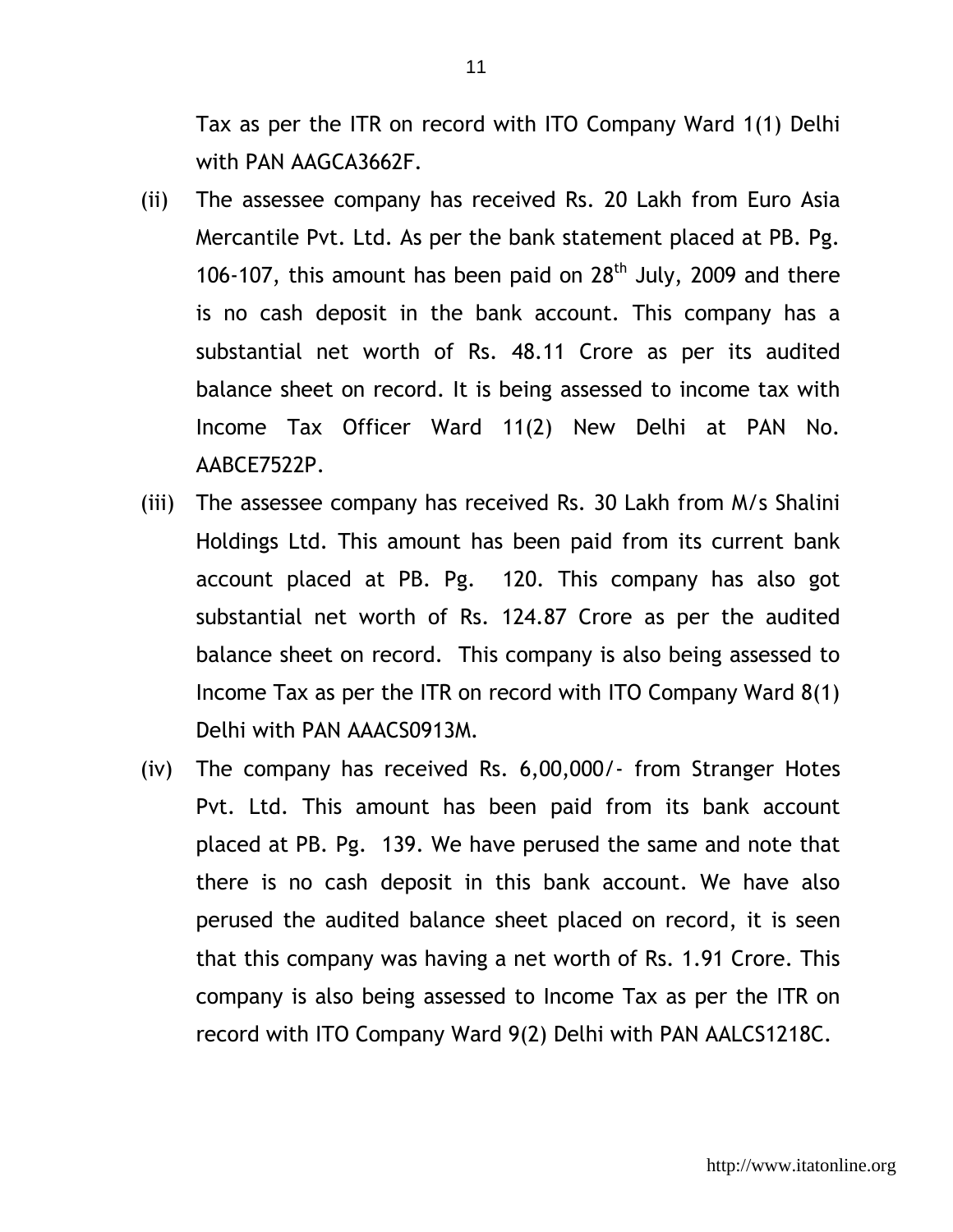10. In view of the above documents and evidences filed by the assessee, we are of the opinion that these are sufficient to discharge its initial onus regarding the identity, creditworthiness and genuineness as required under Section 68 of the Act. The assessee having discharged its onus, it was upon the AO to bring material or evidence to discredit the same. In the present case, from the assessment order, it is evident that no adverse material is available with the AO. There is no allegation against any of the above 4 shareholders of doing anything wrong on record. The AO has drawn adverse inference as he did not receive reply from the 4 aforesaid shareholders in response to notice issued by him under Section 133(6). On this issue, firstly, the Ld. AR has drawn our attention to the replies along with evidences submitted by these 4 shareholders to the AO to discredit the allegation of the AO that he did not receive reply in response to notice issued by him under Section 133(6). De horse the non-receipt of the reply, even for the sake of argument we assume that the AO has not received the reply, still the fact remains that 133(6) notice were served on these four shareholders. On going through the assessment order we note that it is not the case of the AO that notices have come back unserved or these shareholders were not available at the address given by the assessee. If that be so, we are of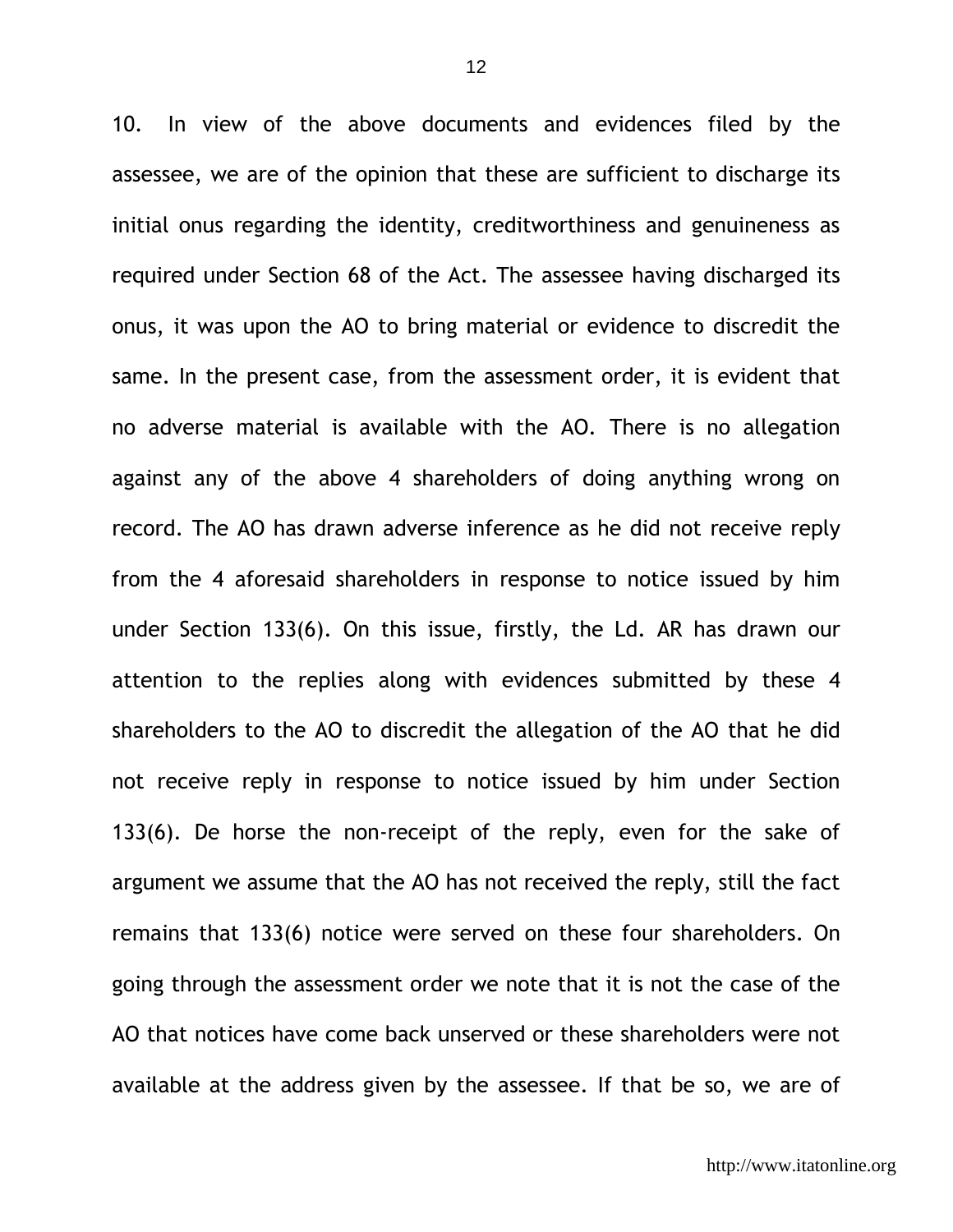the view that no adverse inference can be drawn against the assessee merely because reply has not been received by the AO in response to notice issued under Section 133(6). The AO having issue the notice and such notice having been served on the person concerned, the AO has to take the process to the logical end. He cannot draw adverse inference merely because reply has not been received. Submission of the reply in an independent enquiry being carried out by the AO by issue of notice under Section 133(6) from the person concerned directly is not in the hands of the assessee. The AO may be justified in certain circumstances when notice is not served or when an adverse reply is received in response to notice issued by him under Section 133(6), but merely nonreceipt of reply can be a justification for drawing adverse inference. Our this view is supported by the judgment of the Hon'ble Supreme Court in the case of CIT vs. Orissa Corporation 159 ITR 78 where a similar issue has come up. The finding of the Hon'ble Court in this regard reads as under:

*"In this case, the assessee had given the names and addresses of the alleged creditors. It was in the knowledge of the Revenue that the said creditors were income-tax assessees. Their index numbers were in the file of the Revenue. The Revenue, apart from issuing notices under section 131 at the instance of the assessee, did not pursue the matter further. The Revenue did not examine the*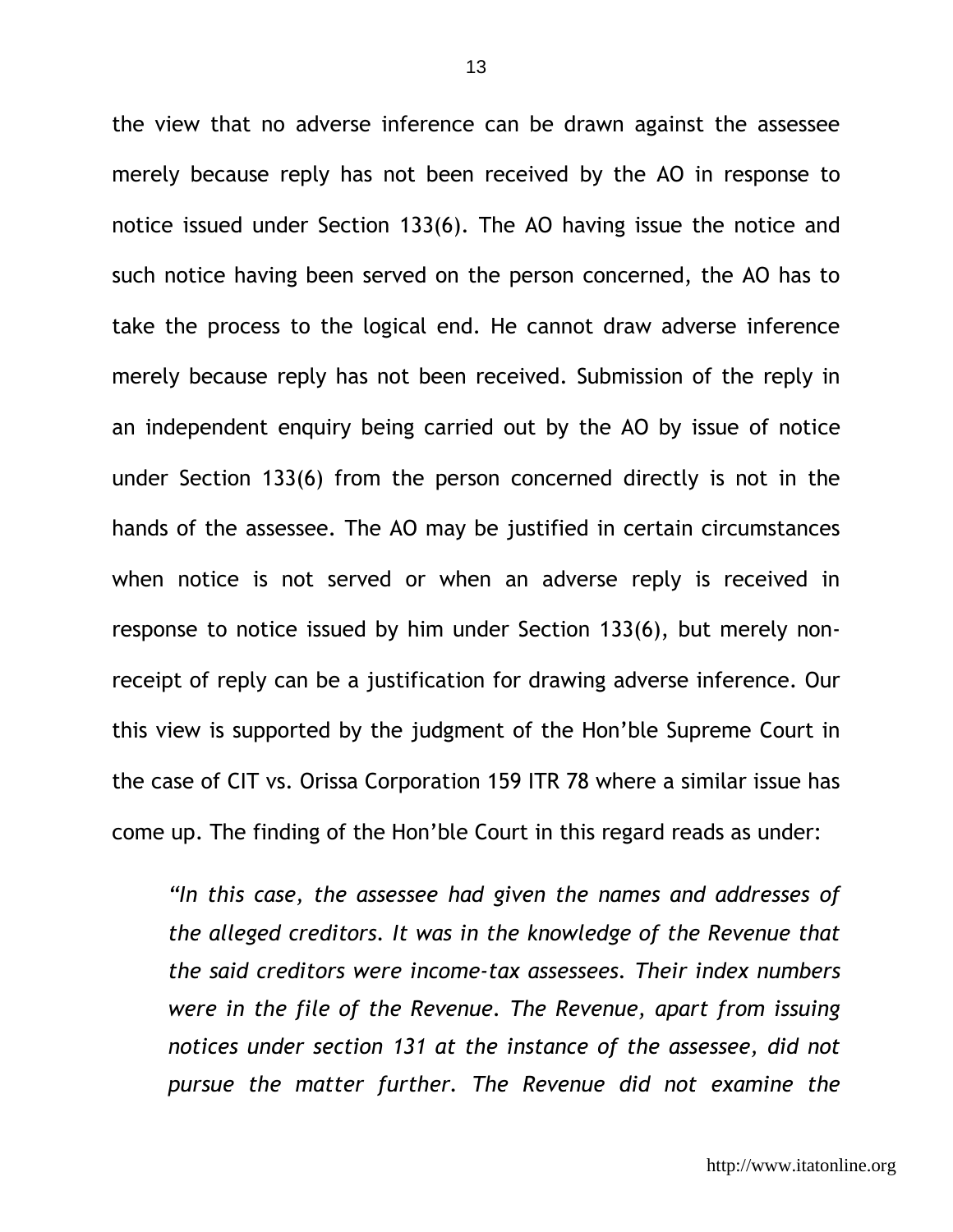*source of income of the said alleged creditors to find out whether they were creditworthy or were such who could advance the alleged loans. There was no effort made to pursue the so-called alleged creditors. In those circumstances, the assessee could not do anything further. In the premises, if the Tribunal came to the conclusion that the assessee has discharged the burden that lay on him, then it could not be said that such a conclusion was unreasonable or perverse or based on no evidence. If the conclusion is based on some evidence on which a conclusion could be arrived at, no question of law as such arises."*

11. Though the CIT(A) in its order has made an allegation that these appears to be accommodation entries but the allegation seems to be farfetched in the absence of any material being brought on record to substantiate the allegation. For sustaining the addition, passing or a casual remarks are not sufficient. Though, the strict rule of evidence are not applicable to the income tax proceedings but at the same time it does not mean that no evidences are required. It may be relevant to refer to the judgment of the Supreme Court in the case of Dhakeshwari Cotton Mills Ltd. vs. CIT 26 ITR 775 (SC) where the Hon'ble Court has held as under: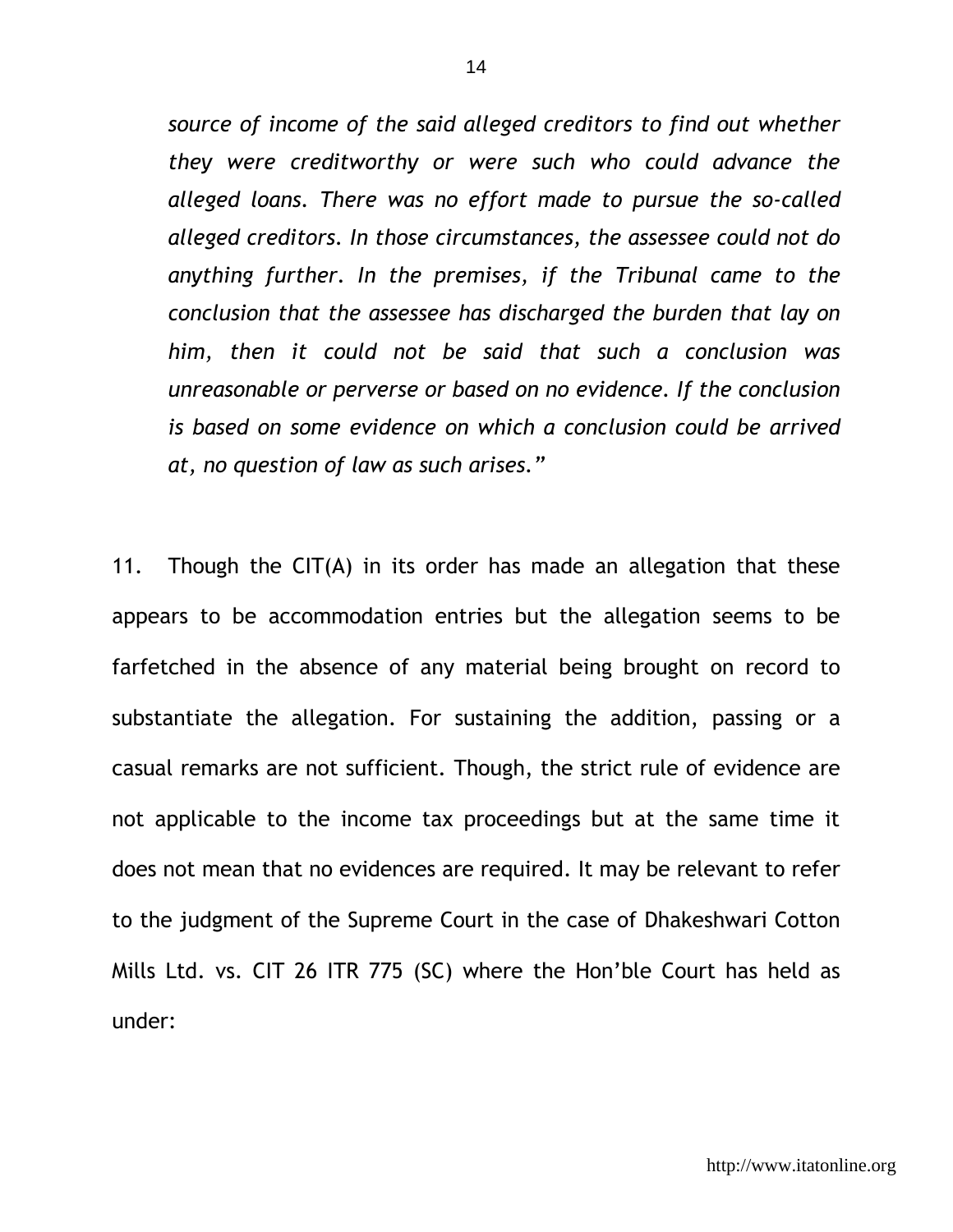*"As regards the second contention, we are in entire agreement with the learned Solicitor-General when he says that the Incometax Officer is not fettered by technical rules of evidence and pleadings, and that he is entitled to act on material which may not be accepted as evidence in a court of law, but there the agreement ends ; because it is equally clear that in making the assessment under sub-section (3) of Section 23 of the Act, the Income-tax Officer is not entitled to make a pure guess and make an assessment without reference to any evidence or any material at all. There must be something more than bare suspicion to support the assessment under Section 23(3). The rule of law on this subject has, in our opinion, been fairly and rightly stated by the Lahore High Court in the case of Seth Gurmukh Singh v. Commissioner of Income-tax, Punjab."*

12. It is also a settled law that doubt howsoever strong cannot take place of proof as submitted by the Ld. AR relying upon the judgment of the Supreme Court in the case of Umacharan Shaw & Bros Vs. CIT [1953] 37 ITR 271. The relevant observations of the Hon'ble Supreme Court on this issue reads as under:

*"Taking into consideration the entire circumstances of the case, we are satisfied that there was no material on which the Income-tax Officer could come to the conclusion that the firm was not genuine. There are many surmises and conjectures, and the*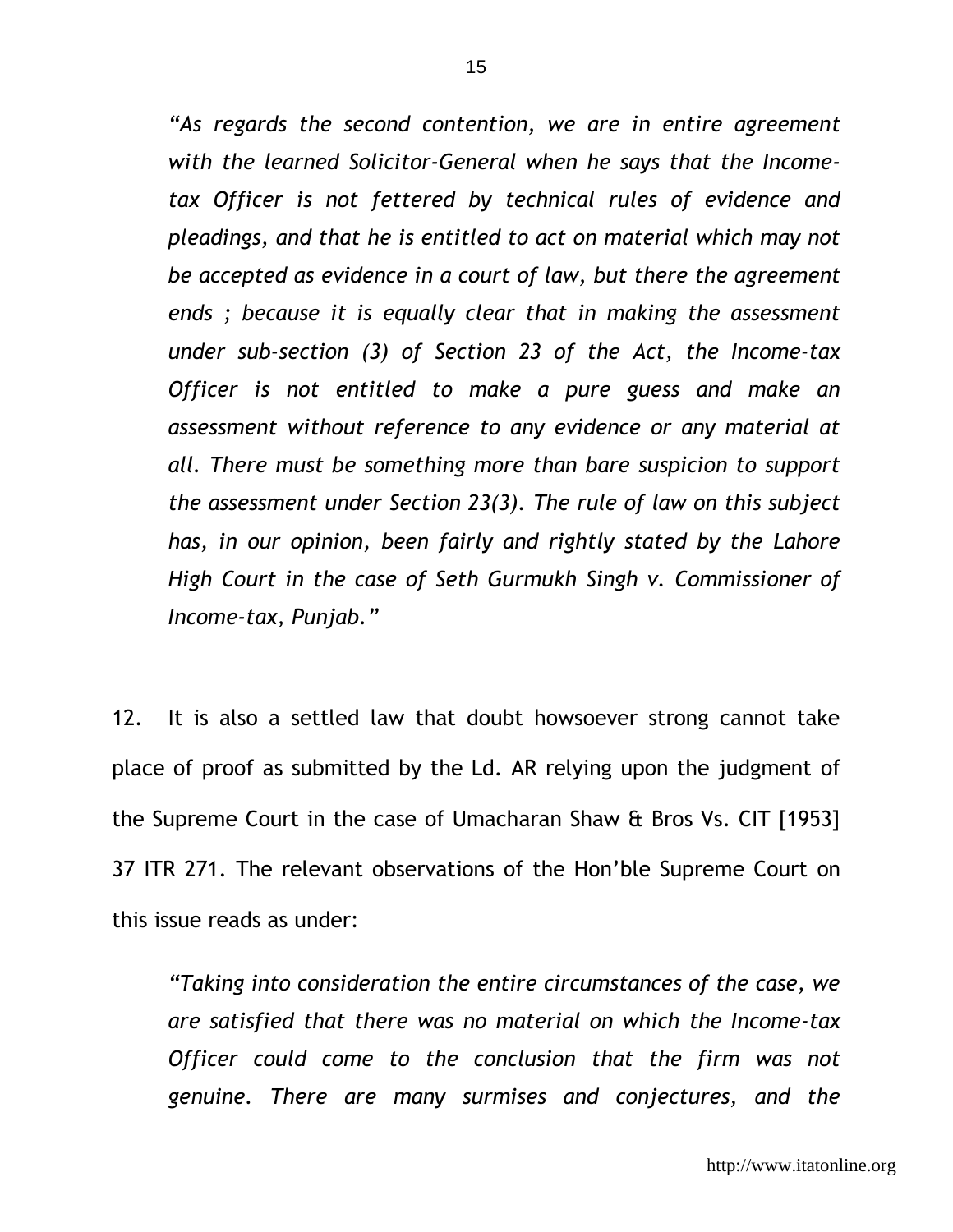*conclusion is the result of suspicion which cannot take the place of proof in these matters."*

13. The addition can be sustained when there are sufficient evidences to support such allegation. In the present case, we are of the view that CIT(A) has sustained the addition by indulging into surmises and merely on the basis of doubt.

14. The Ld. DR has relied upon the four judgments stated hereinabove. Without going much into each of the judgments referred by the Ld. DR, the common feature in all these judgments was the statement of the alleged entry operators which lead to the addition. In the present case, there is no such statement, nor there is any allegation by the AO as is evident from the assessment order. The Ld. AR has rightly pointed out that this is a normal scrutiny assessment, not an assessment consequent to the information being received of accommodation entries and statement of such entry providers. Thus, in our opinion the assessee company was required to discharge its preliminary onus under Section 68 in respect of the credit appearing in its books of accounts. The assessee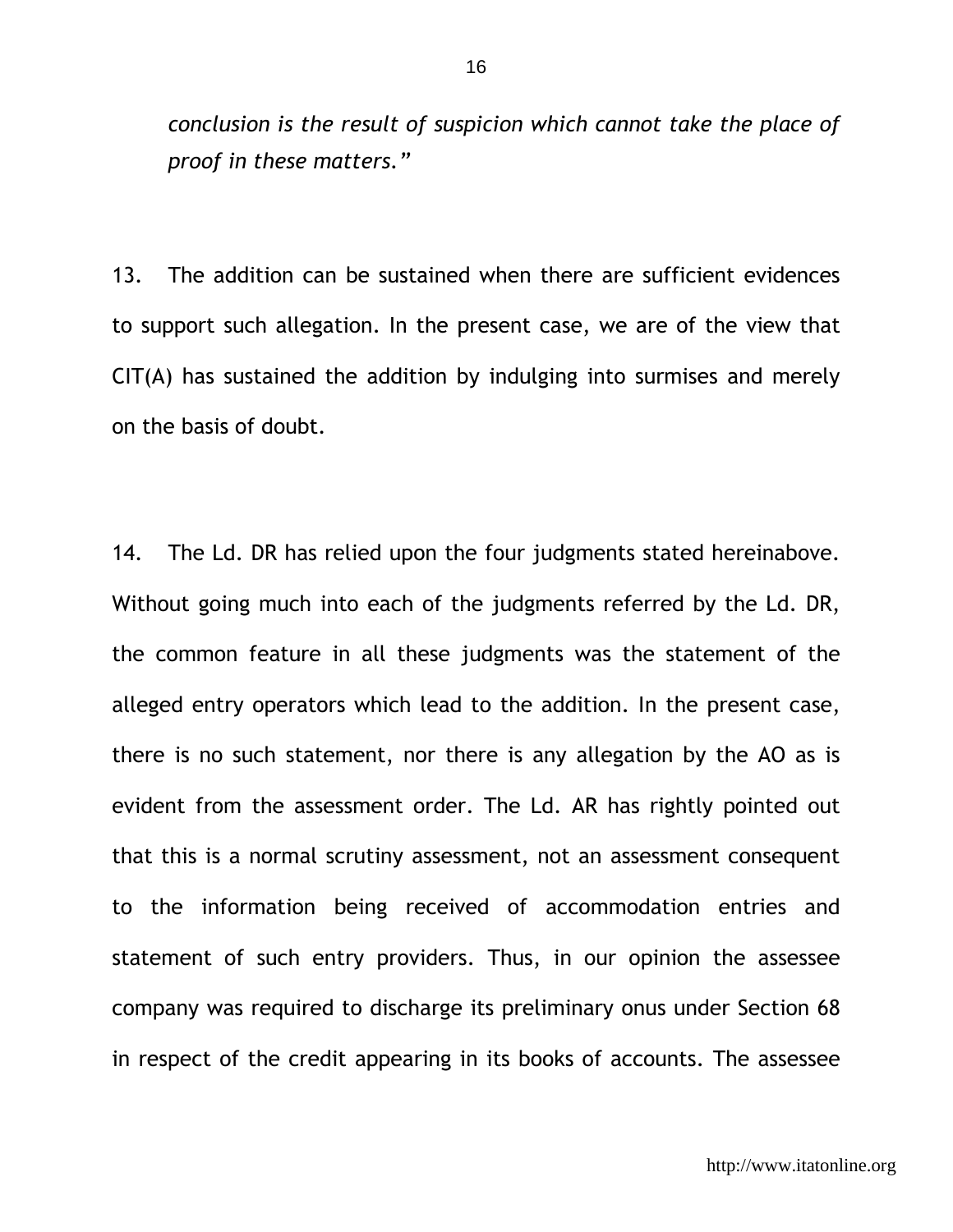has fairly discharged this onus and hence addition cannot be sustained. Our above view find support from the judgment of Jurisdictional Delhi High Court in the case of CIT vs. Laxman Industrial Resources Pvt. Ltd. [2017] 397 ITR 106 where the Hon'ble High court has held as under:

*"This Court notices that the assessee had provided several documents that could have showed light into whether truly the transactions were genuine. It was not a case where the share applicants are merely provided confirmation letters. They had provided their particulars, PAN details, assessment particulars, mode of payment for share application money, i.e. through banks, bank statements, cheque numbers in question, copies of minutes of resolutions authorizing the applications, copies of balance sheets, profit and loss accounts for the year under consideration and even bank statements showing the source of payments made by the companies to the assessee as well as their master debt with ROC particulars. The AO strangely failed to conduct any scrutiny of documents and rested content by placing reliance merely on a report of the Investigation Wing. This reveals spectacular disregard to an AO's duties in the remand proceedings which the Revenue seeks to inflict upon the assessee in this case."*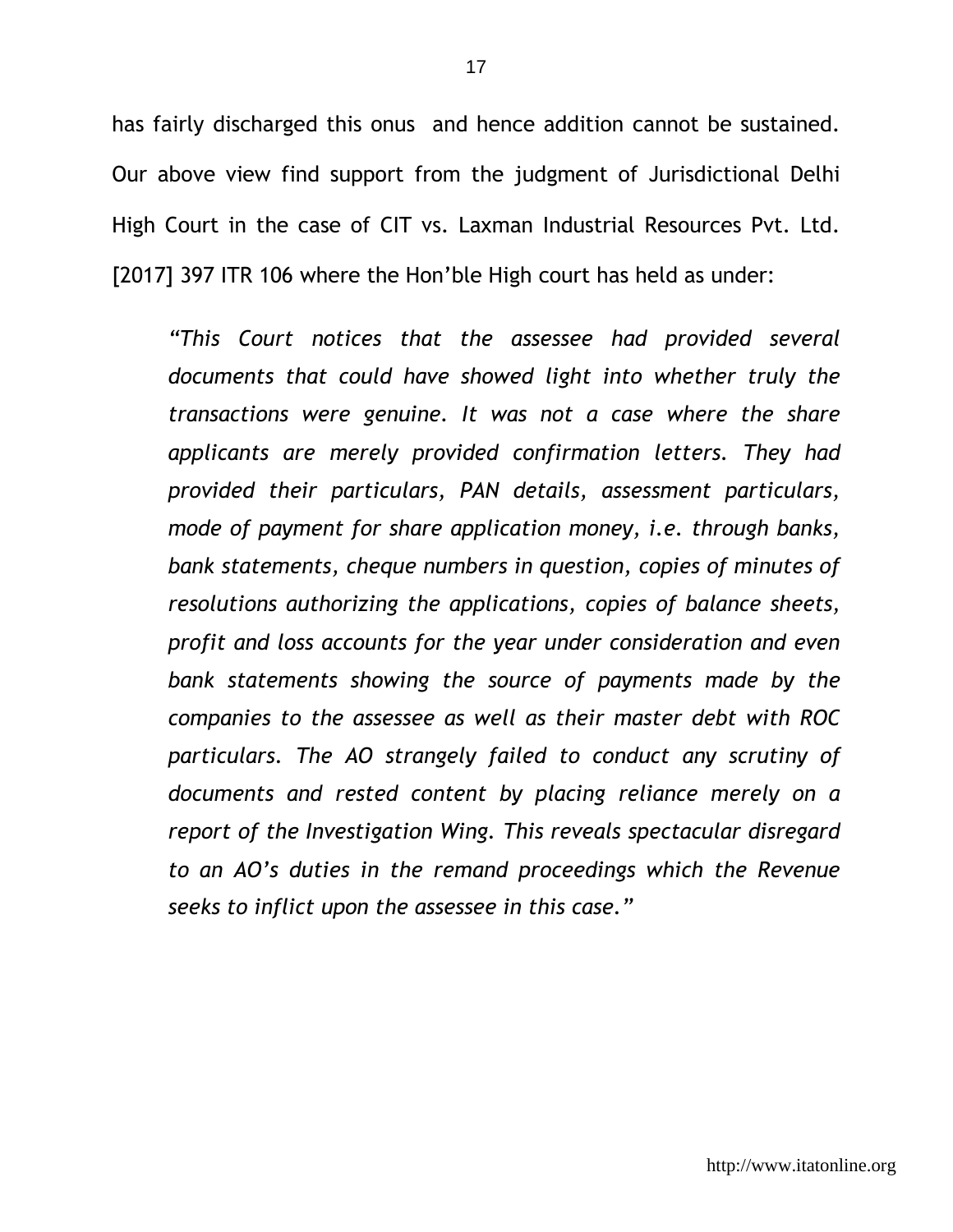15. Similarly, in the case of CIT Vs. Rakam Money Matters Pvt. Ltd. in ITA No. 778 of 2015, the Hon'ble Delhi High Court on this issue has held as under:

*"This Court notices that the assessee had provided several documents that could have showed light into whether truly the transactions were genuine. It was not a case where the share applicants are merely provided confirmation letters. They had provided their particulars, PAN details, assessment particulars, mode of payment for share application money, i.e. through banks, bank statements, cheque numbers in question, copies of minutes of resolutions authorizing the applications, copies of balance sheets, profit and loss accounts for the year under consideration and even bank statements showing the source of payments made by the companies to the assessee as well as their master debt with ROC particulars. The AO strangely failed to conduct any scrutiny of documents and rested content by placing reliance merely on a report of the Investigation Wing. This reveals spectacular disregard to an AO's duties in the remand proceedings which the Revenue seeks to inflict upon the assessee in this case."*

16. The Bombay High Court in a recent case of CIT vs. Orchid Industries Pvt. Ltd. 397 ITR 136 had occasion to deal with a somewhat similar issue and held as under: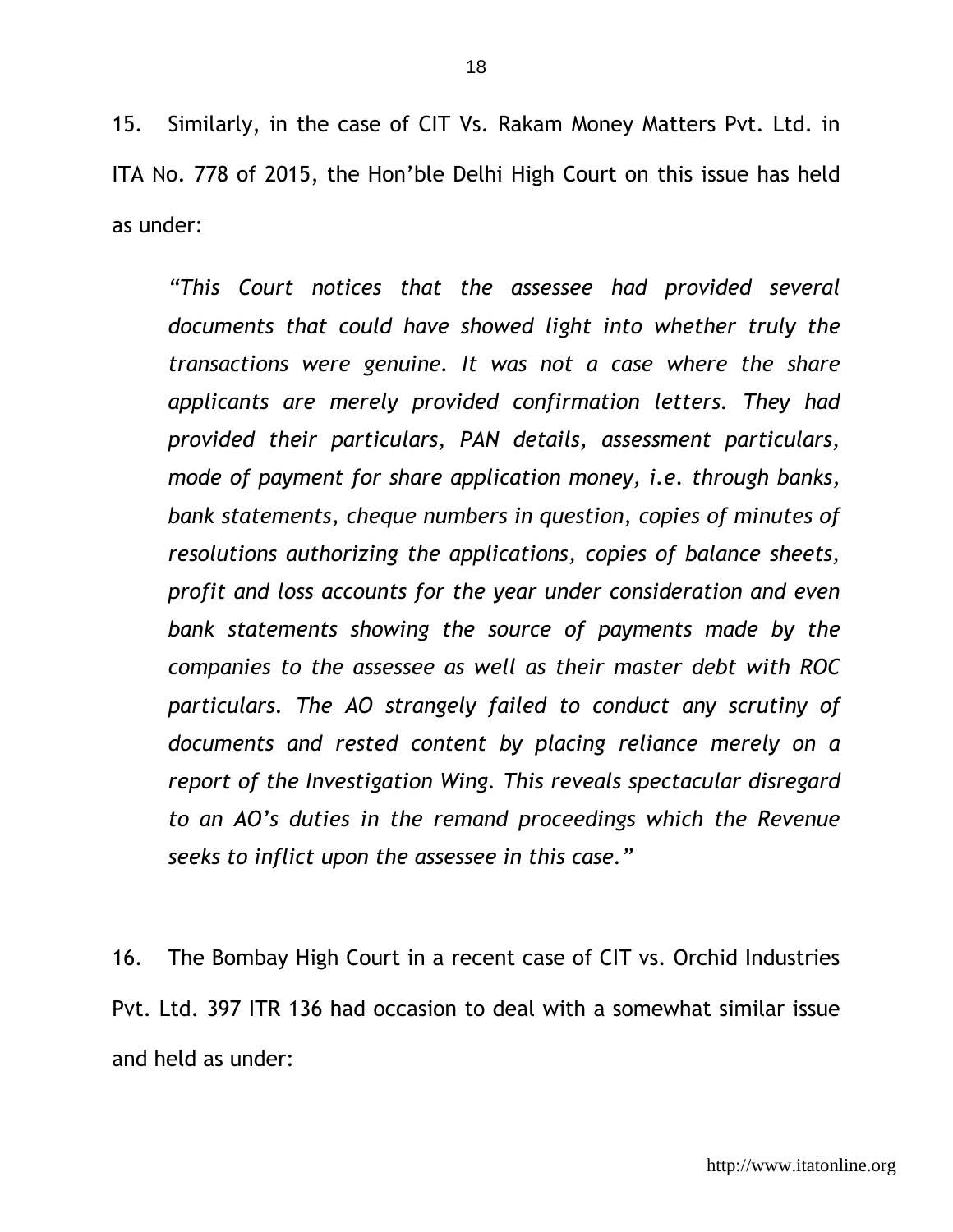*"6] The Tribunal has considered that the Assessee has produced on record the documents to establish the genuineness of the party such as PAN of all the creditors along with the confirmation, their bank statements showing payment of share application money. It was also observed by the Tribunal that the Assessee has also produced the entire record regarding issuance of shares i.e. allotment of shares to these parties, their share application forms, allotment letters and share certificates, so also the books of account. The balance sheet and profit and loss account of these persons discloses that these persons had sufficient funds in their accounts for investing in the shares of the Assessee. In view of these voluminous documentary evidence, only because those persons had not appeared before the Assessing Officer would not negate the case of the Assessee. The judgment in case of Gagandeep Infrastructure (P.) Ltd. (supra) would be applicable in the facts and circumstances of the present case."*

17. The reliance placed by DR on the judgment of Hon'ble Delhi High Court in the case of Nova Promoters and Finlease Pvt. Ltd. 342 ITR 169, in fact, in the present case support the case of the assessee. The Hon'ble High Court in para 39 has pointed out that evidence or material adduced by the assessee cannot be thrown out without any enquiry. The relevant observations in para 39 reads as under: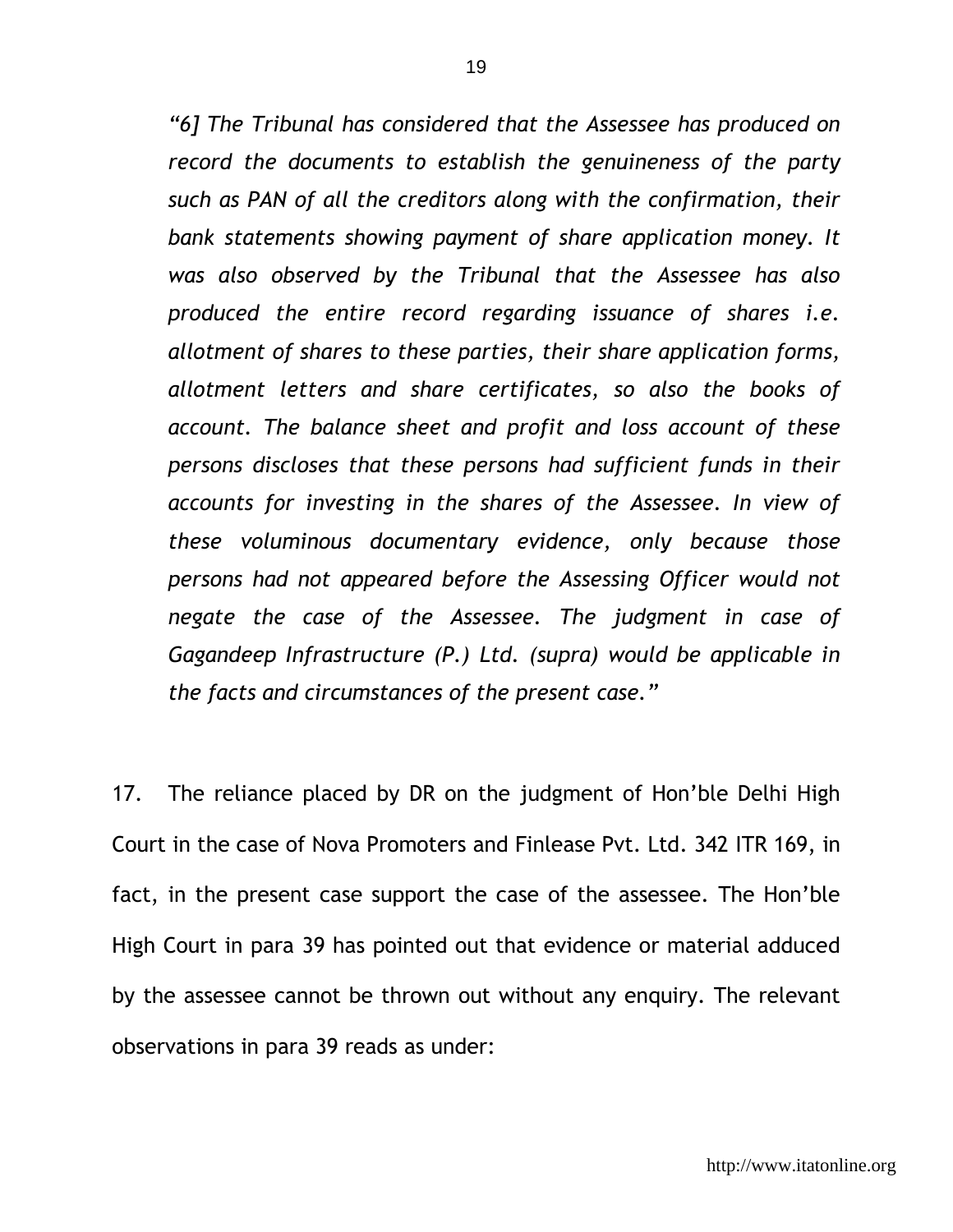*"39. The case of Orissa Corporation (1986) 159 ITR exemplifies the category of cases where no action is taken by the Assessing Officer to verify or conduct an enquiry into the particulars about the creditors furnished by the assessee, including their income-tax file*  numbers. In the same category fall cases decided by this court in *Dolphin Canpack (2006) 283 ITR 190, CIT v Makhni and Tyagi P. Ltd. (2004) 267 ITR 433, CIT v Antartica Investment P. Ltd. (2003) 262 ITR 493 and CIT v Achal Investment Ltd. (2004) 268 ITR 211. To put it simply, in these cases the decision was based on the fundamental rule of law that evidence or material adduced by the assessee cannot be thrown out without any enquiry. The ratio does not extend beyond that. The boundaries of the ratio cannot be, and should not be, widened to include therein cases where there exists material to implicate the assessee in a collusive arrangement with persons who are self-confessed "accommodation entry providers"."*

18. In the above said case, the court had pointed out that there exists material to implicate the assessee in a collusive arrangement with person who are self-confessed accommodation entry providers. In the present case, there is no such material to implicate the assessee and as such this judgment nowhere supports the case of the Revenue. In view of the above facts and our findings, we hold that the assessee has fully